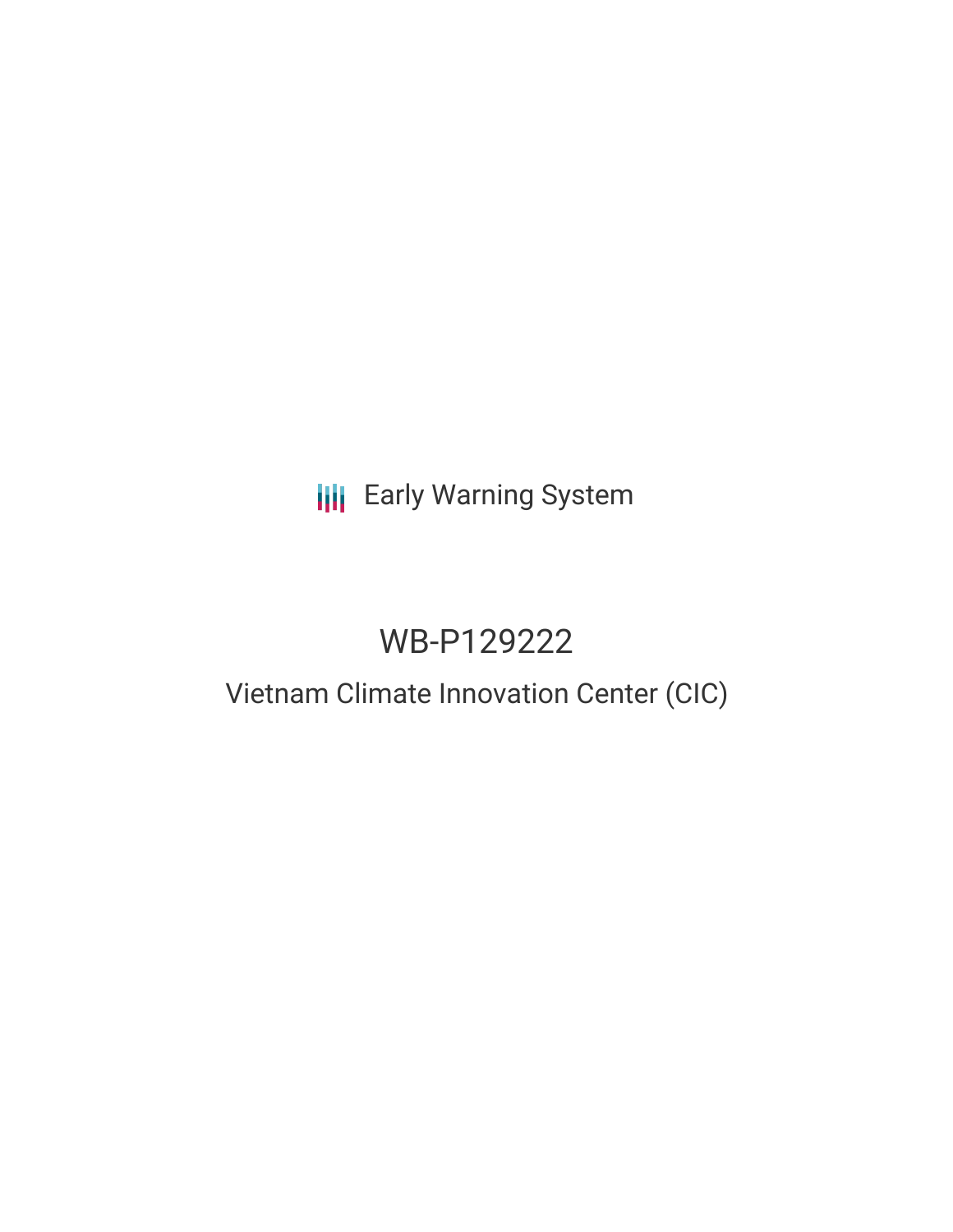

### **Quick Facts**

| <b>Countries</b>              | <b>Vietnam</b>                          |
|-------------------------------|-----------------------------------------|
| <b>Financial Institutions</b> | World Bank (WB)                         |
| <b>Status</b>                 | Proposed                                |
| <b>Bank Risk Rating</b>       | C.                                      |
| <b>Borrower</b>               | Vietnam Climate Innovation Center (CIC) |
| <b>Sectors</b>                | Energy, Finance, Law and Government     |
| <b>Investment Type(s)</b>     | Grant                                   |
| <b>Grant Amount (USD)</b>     | $$0.15$ million                         |
| <b>Project Cost (USD)</b>     | $$0.15$ million                         |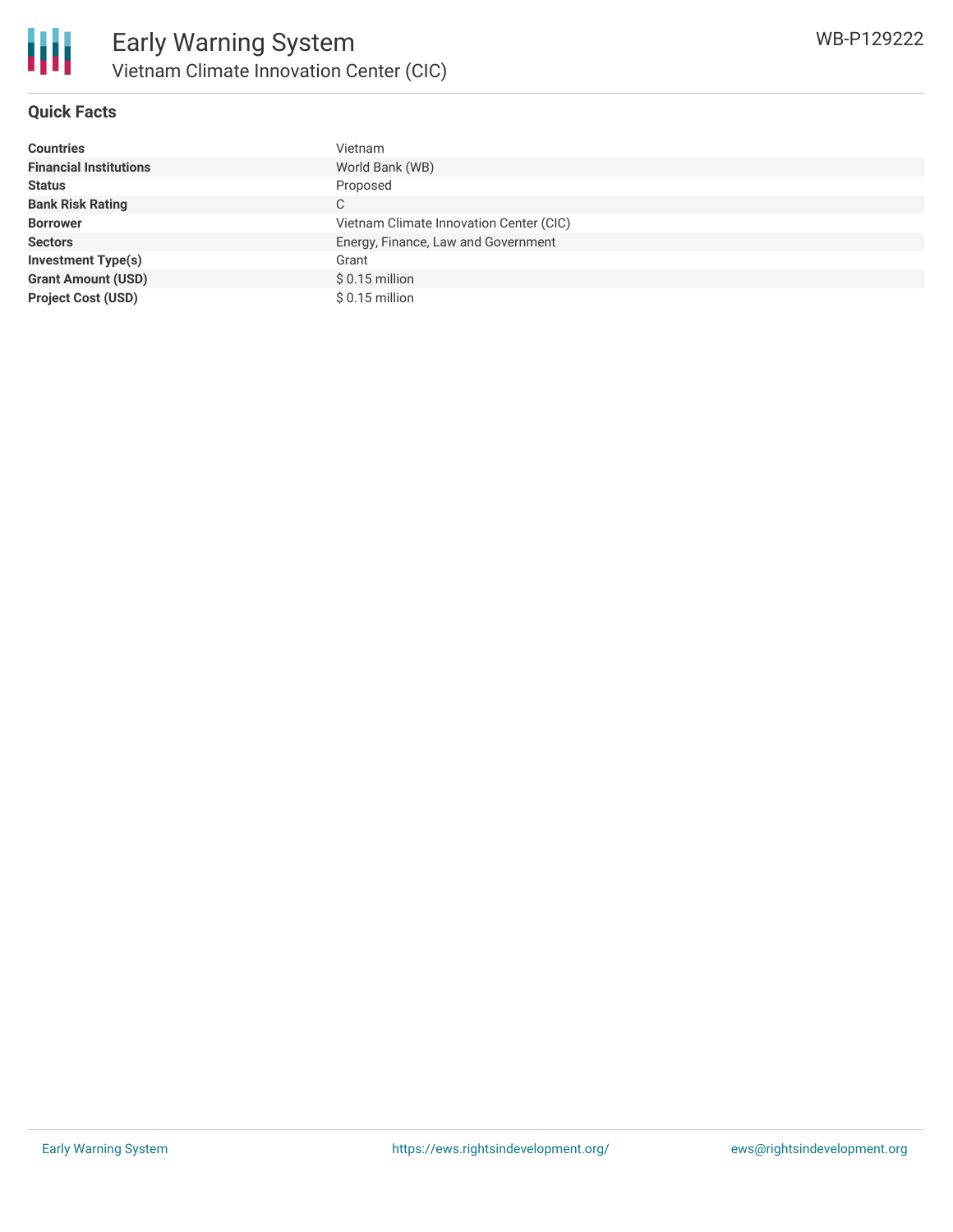

#### **Project Description**

Vietnam Climate Innovation Center (CIC)'s website: <http://vietnamcic.org/about>

\*There is no information being disclosed at this stage of the project\*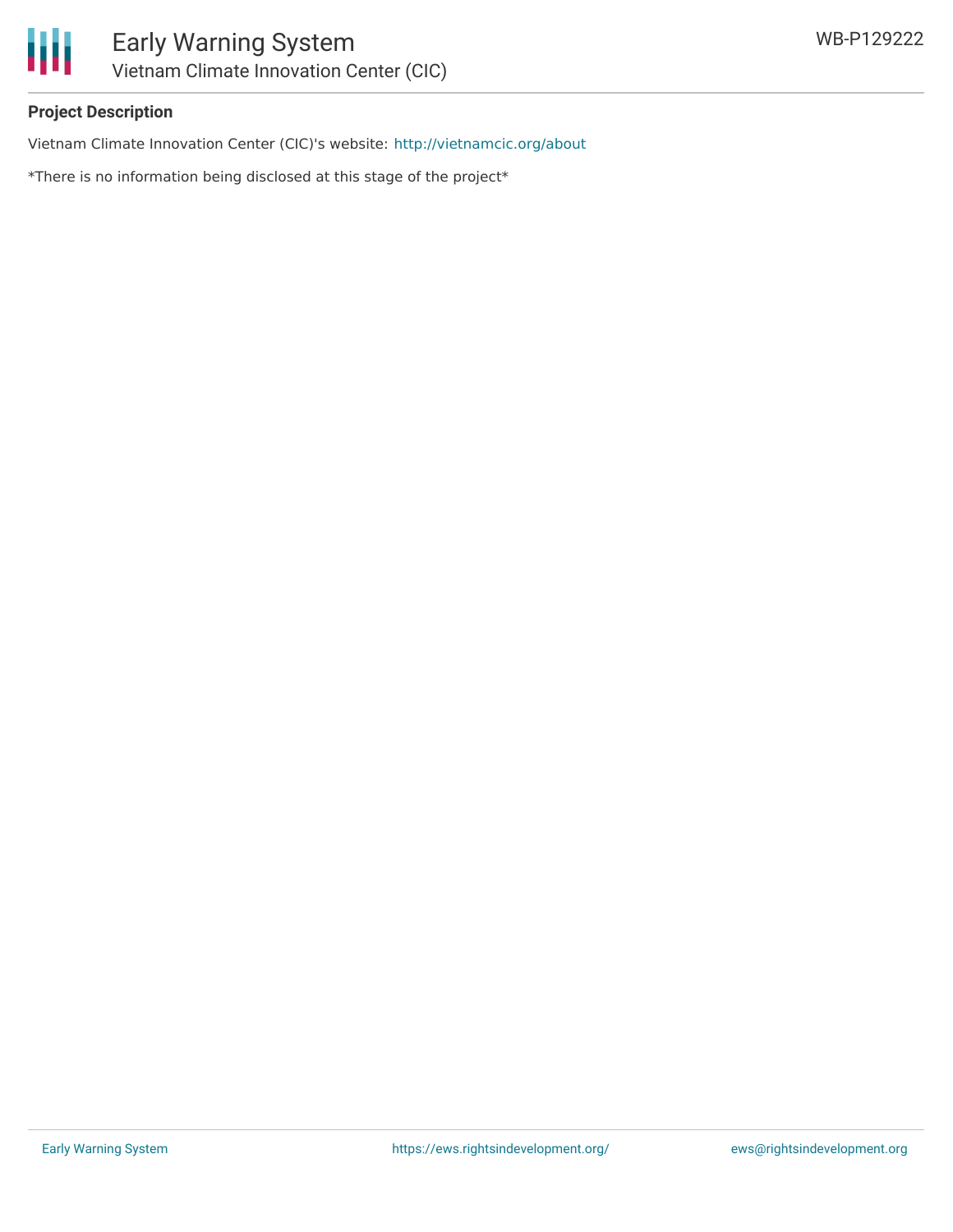

### **Investment Description**

World Bank (WB)